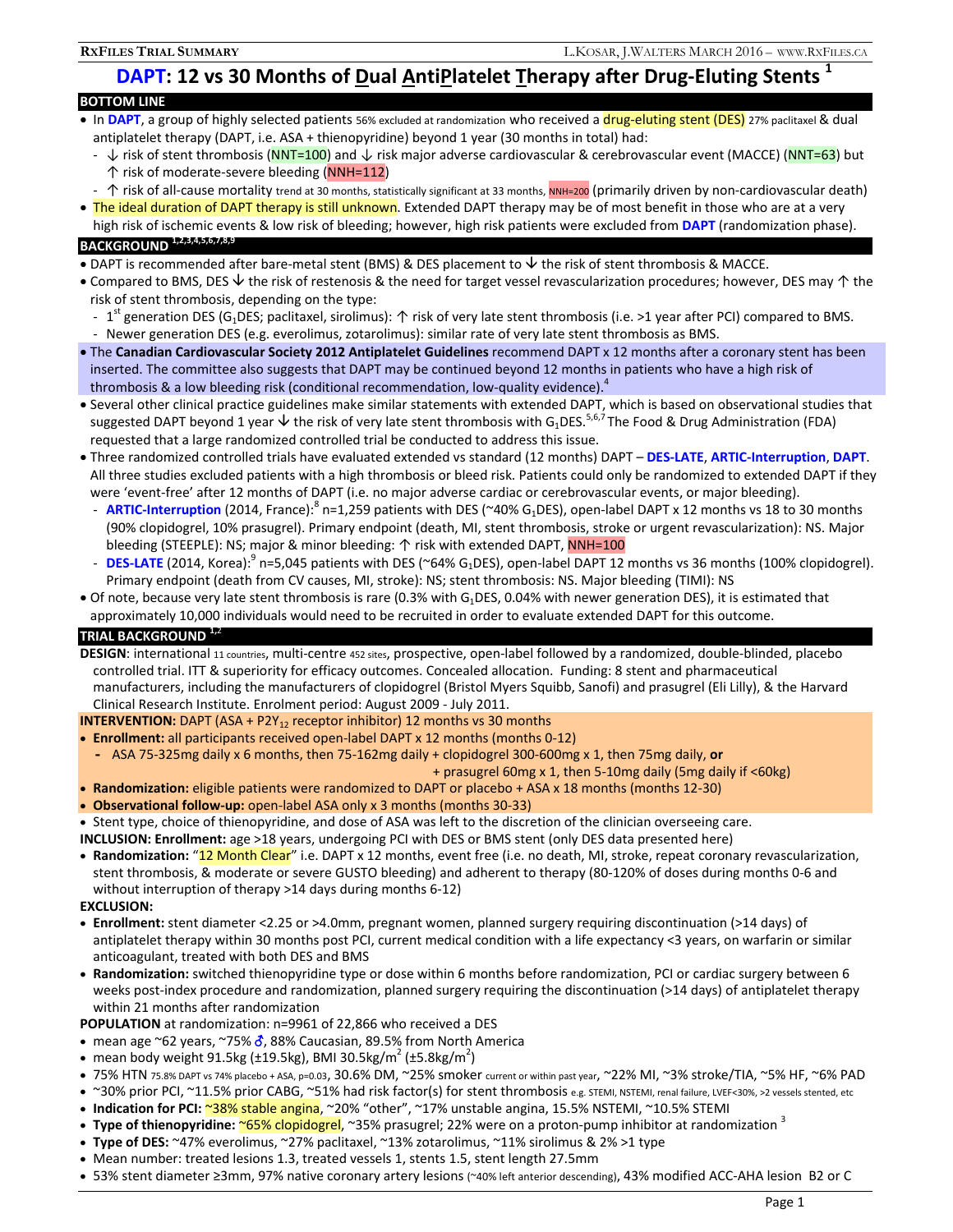| <b>PRIMARY ANALYSIS PERIOD: ITT &amp; superiority</b><br><b>DAPT</b><br>PLACEBO + ASA<br><b>HAZARD RATIO</b><br><b>NNT/NNH</b><br><b>CLINICAL ENDPOINTS</b><br>P-VALUE<br><b>COMMENTS</b><br>$n = 5020$<br>n=4941<br>(95% CI)<br>30<br><b>Co-PRIMARY EFFICACY ENDPOINTS</b><br>p<br>0.4%<br>- MACCE rates primarily<br>Stent thrombosis<br>1.4%<br>$0.29(0.17-0.48)$<br><b>100/30 MONTHS</b><br>2<br>< 0.001<br>driven by MI<br>MACCE (death, MI, stra<br>SOS SECONARY EFFICACY E<br>SOS Myocardial Infarction<br>4.3%<br>5.9%<br>$0.71(0.59-0.85)$<br><b>63/30 MONTHS</b><br>MACCE (death, MI, stroke)<br>- MI not related to<br><b>SECONARY EFFICACY ENDPOINTS</b><br>stent thrombosis:<br>2.1%<br>$0.47(0.37-0.61)$<br>< 0.001<br><b>50/30 MONTHS</b><br>4.1%<br>DAPT 1.8% vs placebo<br>0.8%<br>0.9%<br><b>NS</b><br>0.32<br><b>Stroke</b><br>+ ASA 2.9%, HR 0.59,<br>2%<br>1.36 (1.00-1.85)<br>0.052<br>p<0.001<br><b>All-Cause Mortality</b><br>1.5%<br>- All-cause mortality<br><b>SECONDARY ANALYSIS PERIOD: ITT &amp; superiority</b><br>was primarily driven<br><b>DAPT x 30 MONTHS</b><br>PLACEBO + ASA<br><b>HAZARD RATIO</b><br>by non-cardiovascular<br>33<br><b>NNT/NNH</b><br><b>P-VALUE</b><br><b>CLINICAL ENDPOINTS</b><br>THEN ASA <b>x 3 MONTHS</b><br>n=4941<br>(95% CI)<br>death<br>p<br>n=5020<br>- Cancer-related deaths<br>12<br>Stent thrombosis<br>0.7%<br>1.4%<br>$0.45(0.29-0.69)$<br>143/33 MONTHS<br>< 0.001<br>DAPT n=31 vs placebo<br><b>MONTHS</b><br>5.6%<br>6.5%<br>$0.82(0.7-0.97)$<br>0.02<br>MACCE (death, MI, stroke)<br><b>112/33 MONTHS</b><br>$+$ ASA n= 14, p=0.02<br>3%<br>< 0.001<br><b>67/33 MONTHS</b><br>Myocardial Infarction<br>4.5%<br>$0.61(0.49-0.76)$<br>- Discontinuation Rate:<br>DAPT 21.4% vs<br>1%<br>Stroke<br>1.1%<br><b>NS</b><br>0.48<br>placebo + ASA 20.3%,<br>1.36 (1.02-1.82)<br>2.3%<br>1.8%<br>0.04<br><b>200/33 MONTHS</b><br><b>All-Cause Mortality</b><br><b>NS</b><br>PRIMARY SAFETY ENDPOINT: patients who could be evaluated; superiority & non-inferiority<br><b>DAPT</b><br>PLACEBO + ASA<br><b>HAZARD RATIO</b><br><b>Events 3 Months After</b><br><b>P-VALUE</b><br><b>NNT/NNH</b><br><b>CLINICAL ENDPOINTS</b><br>$n = 4710$<br>$n = 4649$<br>(95% CI)<br><b>Discontinuing DAPT:*</b><br>0.001<br>DAPT Arm (last 3 months<br>GUSTO moderate or severe<br><b>112/30 MONTHS</b><br>2.5%<br>1.6%<br>$1.61(1.21-2.16)$<br>NS for non-<br>of tx vs 3 months after)<br>bleeding<br>inferiority<br>- Stent thrombosis: HR<br><b>SECONDARY SAFETY ENDPOINTS: patients who could be evaluated</b><br>$0.12(0.01-0.22) \rightarrow$<br>$0.31(0.13 - 0.50)$<br><b>NNT/NNH</b><br>TO 30<br><b>DAPT</b><br>PLACEBO + ASA<br><b>RISK DIFFERENCE %</b><br>P-VALUE<br><b>CLINICAL ENDPOINTS</b><br>- MACCE: HR 0.8 (0.53-<br>$n = 4710$<br>n=4649<br><b>30 MONTHS</b><br>(95% CI)<br>$1.07$ ) $\rightarrow$ 1.59 (1.2-2)<br>$\overline{12}$<br><b>GUSTO</b> severe bleeding<br>$-$ MI: HR 0.43 (0.23-<br>0.8%<br>0.6%<br>$0.2$ ( $-0.1$ $-0.06$ )<br>0.15<br><b>MONTHS</b><br>Intracranial bleed or hemodynamic<br>$0.63$ ) $\rightarrow$ 1.12 (0.8-1.5)<br>compromise requiring intervention<br><b>GUSTO moderate bleeding</b><br>DAPT vs Placebo + ASA<br>1.7%<br>1%<br>$0.7(0.2-1.2)$<br>0.004<br>143<br>transfusion, but hemodynamically<br>(months 12-15, p<0.001)<br>stable<br>- Stent thrombosis: HR<br>5.6%<br>2.9%<br>BARC Type 2, 3 or 5<br>$2.6(1.8-3.5)$<br>37<br>$0.05(0.01-0.39)$<br><b>BARC Type 2</b><br>- MACCE: HR 0.38 (0.25-<br>63<br>3.1%<br>1.5%<br>$1.5(0.9-2.1)$<br>< 0.001<br>overt, actionable bleed<br>0.59)<br><b>BARC Type 3</b><br>$-$ MI: HR 0.24 (0.13-<br>2.6%<br>1.5%<br>91<br>$1.1(0.6-1.7)$<br>overt bleed, ↓Hgb & transfusion<br>0.42)<br>0.15%<br>0.09%<br>$0.1(-0.1-0.2)$<br>0.38<br><b>BARC Type 5 fatal bleed</b><br>*HR/day |  | <b>TABLE 1: EFFICACY &amp; SAFETY</b> |  |  |  |  |  |  |  |
|----------------------------------------------------------------------------------------------------------------------------------------------------------------------------------------------------------------------------------------------------------------------------------------------------------------------------------------------------------------------------------------------------------------------------------------------------------------------------------------------------------------------------------------------------------------------------------------------------------------------------------------------------------------------------------------------------------------------------------------------------------------------------------------------------------------------------------------------------------------------------------------------------------------------------------------------------------------------------------------------------------------------------------------------------------------------------------------------------------------------------------------------------------------------------------------------------------------------------------------------------------------------------------------------------------------------------------------------------------------------------------------------------------------------------------------------------------------------------------------------------------------------------------------------------------------------------------------------------------------------------------------------------------------------------------------------------------------------------------------------------------------------------------------------------------------------------------------------------------------------------------------------------------------------------------------------------------------------------------------------------------------------------------------------------------------------------------------------------------------------------------------------------------------------------------------------------------------------------------------------------------------------------------------------------------------------------------------------------------------------------------------------------------------------------------------------------------------------------------------------------------------------------------------------------------------------------------------------------------------------------------------------------------------------------------------------------------------------------------------------------------------------------------------------------------------------------------------------------------------------------------------------------------------------------------------------------------------------------------------------------------------------------------------------------------------------------------------------------------------------------------------------------------------------------------------------------------------------------------------------------------------------------------------------------------------------------------------------------------------------------------------------------------------------------------------------------------------------------------------------------------------------------------------------------------------------------------------------------------------------------------------------------------------------------------------------------------------------------------------------------------------------------------------------------------------------------------------|--|---------------------------------------|--|--|--|--|--|--|--|
|                                                                                                                                                                                                                                                                                                                                                                                                                                                                                                                                                                                                                                                                                                                                                                                                                                                                                                                                                                                                                                                                                                                                                                                                                                                                                                                                                                                                                                                                                                                                                                                                                                                                                                                                                                                                                                                                                                                                                                                                                                                                                                                                                                                                                                                                                                                                                                                                                                                                                                                                                                                                                                                                                                                                                                                                                                                                                                                                                                                                                                                                                                                                                                                                                                                                                                                                                                                                                                                                                                                                                                                                                                                                                                                                                                                                                                        |  |                                       |  |  |  |  |  |  |  |
|                                                                                                                                                                                                                                                                                                                                                                                                                                                                                                                                                                                                                                                                                                                                                                                                                                                                                                                                                                                                                                                                                                                                                                                                                                                                                                                                                                                                                                                                                                                                                                                                                                                                                                                                                                                                                                                                                                                                                                                                                                                                                                                                                                                                                                                                                                                                                                                                                                                                                                                                                                                                                                                                                                                                                                                                                                                                                                                                                                                                                                                                                                                                                                                                                                                                                                                                                                                                                                                                                                                                                                                                                                                                                                                                                                                                                                        |  |                                       |  |  |  |  |  |  |  |
|                                                                                                                                                                                                                                                                                                                                                                                                                                                                                                                                                                                                                                                                                                                                                                                                                                                                                                                                                                                                                                                                                                                                                                                                                                                                                                                                                                                                                                                                                                                                                                                                                                                                                                                                                                                                                                                                                                                                                                                                                                                                                                                                                                                                                                                                                                                                                                                                                                                                                                                                                                                                                                                                                                                                                                                                                                                                                                                                                                                                                                                                                                                                                                                                                                                                                                                                                                                                                                                                                                                                                                                                                                                                                                                                                                                                                                        |  |                                       |  |  |  |  |  |  |  |
|                                                                                                                                                                                                                                                                                                                                                                                                                                                                                                                                                                                                                                                                                                                                                                                                                                                                                                                                                                                                                                                                                                                                                                                                                                                                                                                                                                                                                                                                                                                                                                                                                                                                                                                                                                                                                                                                                                                                                                                                                                                                                                                                                                                                                                                                                                                                                                                                                                                                                                                                                                                                                                                                                                                                                                                                                                                                                                                                                                                                                                                                                                                                                                                                                                                                                                                                                                                                                                                                                                                                                                                                                                                                                                                                                                                                                                        |  |                                       |  |  |  |  |  |  |  |
|                                                                                                                                                                                                                                                                                                                                                                                                                                                                                                                                                                                                                                                                                                                                                                                                                                                                                                                                                                                                                                                                                                                                                                                                                                                                                                                                                                                                                                                                                                                                                                                                                                                                                                                                                                                                                                                                                                                                                                                                                                                                                                                                                                                                                                                                                                                                                                                                                                                                                                                                                                                                                                                                                                                                                                                                                                                                                                                                                                                                                                                                                                                                                                                                                                                                                                                                                                                                                                                                                                                                                                                                                                                                                                                                                                                                                                        |  |                                       |  |  |  |  |  |  |  |
|                                                                                                                                                                                                                                                                                                                                                                                                                                                                                                                                                                                                                                                                                                                                                                                                                                                                                                                                                                                                                                                                                                                                                                                                                                                                                                                                                                                                                                                                                                                                                                                                                                                                                                                                                                                                                                                                                                                                                                                                                                                                                                                                                                                                                                                                                                                                                                                                                                                                                                                                                                                                                                                                                                                                                                                                                                                                                                                                                                                                                                                                                                                                                                                                                                                                                                                                                                                                                                                                                                                                                                                                                                                                                                                                                                                                                                        |  |                                       |  |  |  |  |  |  |  |
|                                                                                                                                                                                                                                                                                                                                                                                                                                                                                                                                                                                                                                                                                                                                                                                                                                                                                                                                                                                                                                                                                                                                                                                                                                                                                                                                                                                                                                                                                                                                                                                                                                                                                                                                                                                                                                                                                                                                                                                                                                                                                                                                                                                                                                                                                                                                                                                                                                                                                                                                                                                                                                                                                                                                                                                                                                                                                                                                                                                                                                                                                                                                                                                                                                                                                                                                                                                                                                                                                                                                                                                                                                                                                                                                                                                                                                        |  |                                       |  |  |  |  |  |  |  |
|                                                                                                                                                                                                                                                                                                                                                                                                                                                                                                                                                                                                                                                                                                                                                                                                                                                                                                                                                                                                                                                                                                                                                                                                                                                                                                                                                                                                                                                                                                                                                                                                                                                                                                                                                                                                                                                                                                                                                                                                                                                                                                                                                                                                                                                                                                                                                                                                                                                                                                                                                                                                                                                                                                                                                                                                                                                                                                                                                                                                                                                                                                                                                                                                                                                                                                                                                                                                                                                                                                                                                                                                                                                                                                                                                                                                                                        |  |                                       |  |  |  |  |  |  |  |
|                                                                                                                                                                                                                                                                                                                                                                                                                                                                                                                                                                                                                                                                                                                                                                                                                                                                                                                                                                                                                                                                                                                                                                                                                                                                                                                                                                                                                                                                                                                                                                                                                                                                                                                                                                                                                                                                                                                                                                                                                                                                                                                                                                                                                                                                                                                                                                                                                                                                                                                                                                                                                                                                                                                                                                                                                                                                                                                                                                                                                                                                                                                                                                                                                                                                                                                                                                                                                                                                                                                                                                                                                                                                                                                                                                                                                                        |  |                                       |  |  |  |  |  |  |  |
|                                                                                                                                                                                                                                                                                                                                                                                                                                                                                                                                                                                                                                                                                                                                                                                                                                                                                                                                                                                                                                                                                                                                                                                                                                                                                                                                                                                                                                                                                                                                                                                                                                                                                                                                                                                                                                                                                                                                                                                                                                                                                                                                                                                                                                                                                                                                                                                                                                                                                                                                                                                                                                                                                                                                                                                                                                                                                                                                                                                                                                                                                                                                                                                                                                                                                                                                                                                                                                                                                                                                                                                                                                                                                                                                                                                                                                        |  |                                       |  |  |  |  |  |  |  |
|                                                                                                                                                                                                                                                                                                                                                                                                                                                                                                                                                                                                                                                                                                                                                                                                                                                                                                                                                                                                                                                                                                                                                                                                                                                                                                                                                                                                                                                                                                                                                                                                                                                                                                                                                                                                                                                                                                                                                                                                                                                                                                                                                                                                                                                                                                                                                                                                                                                                                                                                                                                                                                                                                                                                                                                                                                                                                                                                                                                                                                                                                                                                                                                                                                                                                                                                                                                                                                                                                                                                                                                                                                                                                                                                                                                                                                        |  |                                       |  |  |  |  |  |  |  |
|                                                                                                                                                                                                                                                                                                                                                                                                                                                                                                                                                                                                                                                                                                                                                                                                                                                                                                                                                                                                                                                                                                                                                                                                                                                                                                                                                                                                                                                                                                                                                                                                                                                                                                                                                                                                                                                                                                                                                                                                                                                                                                                                                                                                                                                                                                                                                                                                                                                                                                                                                                                                                                                                                                                                                                                                                                                                                                                                                                                                                                                                                                                                                                                                                                                                                                                                                                                                                                                                                                                                                                                                                                                                                                                                                                                                                                        |  |                                       |  |  |  |  |  |  |  |
|                                                                                                                                                                                                                                                                                                                                                                                                                                                                                                                                                                                                                                                                                                                                                                                                                                                                                                                                                                                                                                                                                                                                                                                                                                                                                                                                                                                                                                                                                                                                                                                                                                                                                                                                                                                                                                                                                                                                                                                                                                                                                                                                                                                                                                                                                                                                                                                                                                                                                                                                                                                                                                                                                                                                                                                                                                                                                                                                                                                                                                                                                                                                                                                                                                                                                                                                                                                                                                                                                                                                                                                                                                                                                                                                                                                                                                        |  |                                       |  |  |  |  |  |  |  |
|                                                                                                                                                                                                                                                                                                                                                                                                                                                                                                                                                                                                                                                                                                                                                                                                                                                                                                                                                                                                                                                                                                                                                                                                                                                                                                                                                                                                                                                                                                                                                                                                                                                                                                                                                                                                                                                                                                                                                                                                                                                                                                                                                                                                                                                                                                                                                                                                                                                                                                                                                                                                                                                                                                                                                                                                                                                                                                                                                                                                                                                                                                                                                                                                                                                                                                                                                                                                                                                                                                                                                                                                                                                                                                                                                                                                                                        |  |                                       |  |  |  |  |  |  |  |
|                                                                                                                                                                                                                                                                                                                                                                                                                                                                                                                                                                                                                                                                                                                                                                                                                                                                                                                                                                                                                                                                                                                                                                                                                                                                                                                                                                                                                                                                                                                                                                                                                                                                                                                                                                                                                                                                                                                                                                                                                                                                                                                                                                                                                                                                                                                                                                                                                                                                                                                                                                                                                                                                                                                                                                                                                                                                                                                                                                                                                                                                                                                                                                                                                                                                                                                                                                                                                                                                                                                                                                                                                                                                                                                                                                                                                                        |  |                                       |  |  |  |  |  |  |  |
|                                                                                                                                                                                                                                                                                                                                                                                                                                                                                                                                                                                                                                                                                                                                                                                                                                                                                                                                                                                                                                                                                                                                                                                                                                                                                                                                                                                                                                                                                                                                                                                                                                                                                                                                                                                                                                                                                                                                                                                                                                                                                                                                                                                                                                                                                                                                                                                                                                                                                                                                                                                                                                                                                                                                                                                                                                                                                                                                                                                                                                                                                                                                                                                                                                                                                                                                                                                                                                                                                                                                                                                                                                                                                                                                                                                                                                        |  |                                       |  |  |  |  |  |  |  |
|                                                                                                                                                                                                                                                                                                                                                                                                                                                                                                                                                                                                                                                                                                                                                                                                                                                                                                                                                                                                                                                                                                                                                                                                                                                                                                                                                                                                                                                                                                                                                                                                                                                                                                                                                                                                                                                                                                                                                                                                                                                                                                                                                                                                                                                                                                                                                                                                                                                                                                                                                                                                                                                                                                                                                                                                                                                                                                                                                                                                                                                                                                                                                                                                                                                                                                                                                                                                                                                                                                                                                                                                                                                                                                                                                                                                                                        |  |                                       |  |  |  |  |  |  |  |
|                                                                                                                                                                                                                                                                                                                                                                                                                                                                                                                                                                                                                                                                                                                                                                                                                                                                                                                                                                                                                                                                                                                                                                                                                                                                                                                                                                                                                                                                                                                                                                                                                                                                                                                                                                                                                                                                                                                                                                                                                                                                                                                                                                                                                                                                                                                                                                                                                                                                                                                                                                                                                                                                                                                                                                                                                                                                                                                                                                                                                                                                                                                                                                                                                                                                                                                                                                                                                                                                                                                                                                                                                                                                                                                                                                                                                                        |  |                                       |  |  |  |  |  |  |  |
|                                                                                                                                                                                                                                                                                                                                                                                                                                                                                                                                                                                                                                                                                                                                                                                                                                                                                                                                                                                                                                                                                                                                                                                                                                                                                                                                                                                                                                                                                                                                                                                                                                                                                                                                                                                                                                                                                                                                                                                                                                                                                                                                                                                                                                                                                                                                                                                                                                                                                                                                                                                                                                                                                                                                                                                                                                                                                                                                                                                                                                                                                                                                                                                                                                                                                                                                                                                                                                                                                                                                                                                                                                                                                                                                                                                                                                        |  |                                       |  |  |  |  |  |  |  |
|                                                                                                                                                                                                                                                                                                                                                                                                                                                                                                                                                                                                                                                                                                                                                                                                                                                                                                                                                                                                                                                                                                                                                                                                                                                                                                                                                                                                                                                                                                                                                                                                                                                                                                                                                                                                                                                                                                                                                                                                                                                                                                                                                                                                                                                                                                                                                                                                                                                                                                                                                                                                                                                                                                                                                                                                                                                                                                                                                                                                                                                                                                                                                                                                                                                                                                                                                                                                                                                                                                                                                                                                                                                                                                                                                                                                                                        |  |                                       |  |  |  |  |  |  |  |
|                                                                                                                                                                                                                                                                                                                                                                                                                                                                                                                                                                                                                                                                                                                                                                                                                                                                                                                                                                                                                                                                                                                                                                                                                                                                                                                                                                                                                                                                                                                                                                                                                                                                                                                                                                                                                                                                                                                                                                                                                                                                                                                                                                                                                                                                                                                                                                                                                                                                                                                                                                                                                                                                                                                                                                                                                                                                                                                                                                                                                                                                                                                                                                                                                                                                                                                                                                                                                                                                                                                                                                                                                                                                                                                                                                                                                                        |  |                                       |  |  |  |  |  |  |  |
|                                                                                                                                                                                                                                                                                                                                                                                                                                                                                                                                                                                                                                                                                                                                                                                                                                                                                                                                                                                                                                                                                                                                                                                                                                                                                                                                                                                                                                                                                                                                                                                                                                                                                                                                                                                                                                                                                                                                                                                                                                                                                                                                                                                                                                                                                                                                                                                                                                                                                                                                                                                                                                                                                                                                                                                                                                                                                                                                                                                                                                                                                                                                                                                                                                                                                                                                                                                                                                                                                                                                                                                                                                                                                                                                                                                                                                        |  |                                       |  |  |  |  |  |  |  |
|                                                                                                                                                                                                                                                                                                                                                                                                                                                                                                                                                                                                                                                                                                                                                                                                                                                                                                                                                                                                                                                                                                                                                                                                                                                                                                                                                                                                                                                                                                                                                                                                                                                                                                                                                                                                                                                                                                                                                                                                                                                                                                                                                                                                                                                                                                                                                                                                                                                                                                                                                                                                                                                                                                                                                                                                                                                                                                                                                                                                                                                                                                                                                                                                                                                                                                                                                                                                                                                                                                                                                                                                                                                                                                                                                                                                                                        |  |                                       |  |  |  |  |  |  |  |
|                                                                                                                                                                                                                                                                                                                                                                                                                                                                                                                                                                                                                                                                                                                                                                                                                                                                                                                                                                                                                                                                                                                                                                                                                                                                                                                                                                                                                                                                                                                                                                                                                                                                                                                                                                                                                                                                                                                                                                                                                                                                                                                                                                                                                                                                                                                                                                                                                                                                                                                                                                                                                                                                                                                                                                                                                                                                                                                                                                                                                                                                                                                                                                                                                                                                                                                                                                                                                                                                                                                                                                                                                                                                                                                                                                                                                                        |  |                                       |  |  |  |  |  |  |  |
|                                                                                                                                                                                                                                                                                                                                                                                                                                                                                                                                                                                                                                                                                                                                                                                                                                                                                                                                                                                                                                                                                                                                                                                                                                                                                                                                                                                                                                                                                                                                                                                                                                                                                                                                                                                                                                                                                                                                                                                                                                                                                                                                                                                                                                                                                                                                                                                                                                                                                                                                                                                                                                                                                                                                                                                                                                                                                                                                                                                                                                                                                                                                                                                                                                                                                                                                                                                                                                                                                                                                                                                                                                                                                                                                                                                                                                        |  |                                       |  |  |  |  |  |  |  |
|                                                                                                                                                                                                                                                                                                                                                                                                                                                                                                                                                                                                                                                                                                                                                                                                                                                                                                                                                                                                                                                                                                                                                                                                                                                                                                                                                                                                                                                                                                                                                                                                                                                                                                                                                                                                                                                                                                                                                                                                                                                                                                                                                                                                                                                                                                                                                                                                                                                                                                                                                                                                                                                                                                                                                                                                                                                                                                                                                                                                                                                                                                                                                                                                                                                                                                                                                                                                                                                                                                                                                                                                                                                                                                                                                                                                                                        |  |                                       |  |  |  |  |  |  |  |
|                                                                                                                                                                                                                                                                                                                                                                                                                                                                                                                                                                                                                                                                                                                                                                                                                                                                                                                                                                                                                                                                                                                                                                                                                                                                                                                                                                                                                                                                                                                                                                                                                                                                                                                                                                                                                                                                                                                                                                                                                                                                                                                                                                                                                                                                                                                                                                                                                                                                                                                                                                                                                                                                                                                                                                                                                                                                                                                                                                                                                                                                                                                                                                                                                                                                                                                                                                                                                                                                                                                                                                                                                                                                                                                                                                                                                                        |  |                                       |  |  |  |  |  |  |  |

In a separate analysis, the DAPT investigators evaluated extended DAPT in patients who had a **BMS** inserted.<sup>10</sup> The authors concluded there was no benefit or harm, but the study was underpowered.

#### **STRENGTHS, LIMITATIONS, & UNCERTAINTIES**

- **STRENGTHS:** . Largest randomized controlled trial assessing DAPT therapy beyond 1 year of stent placement.
	- Clinically meaningful endpoints (stent thrombosis, MACCE [including death], bleeding) with ITT analysis for efficacy outcomes.
	- Blinded adjucation of clinical outcomes (and unblinded, independent safety committee).
		- Extended follow-up. Patients were followed for 3 months after discontinuation of their thienopyridine to assess for rebound ischemia. There was an increased risk of stent thrombosis & MACCE in both groups after discontinuation.
		- Only ~5% of patients lost to follow-up.

- LIMITATIONS: . . . . Only 43.6% (9961/22,866) of the enrolled participants who received a DES were randomized at 12 months. 11.5% (2638/22,866) had an event(s) during the first 12 months of therapy and approximately 2/3 (61%, 1620/2638) of these individuals required revascularization. 25.4% (5808/22,866) withdrew consent.
	- Low risk compliant patient population, i.e. those who had an event (thrombosis, bleed, death) or were non-compliant were excluded from the randomization phase. Only 22% of the study population was on a proton-pump inhibitor at randomization.
- **UNCERTAINITIES:** . Benefits & risks in a higher-risk population
	- Potential increase in non-cardiac deaths, e.g. cancer-related, fatal trauma
	- Outcomes with other stent types or non-thienopyridine P2Y12 inhibitors (e.g. ticagrelor)
	- Difference in outcomes for 1<sup>st</sup> vs 2<sup>nd</sup> generation DES
	- The risk of stent thrombosis is thought to be higher with 1<sup>st</sup> generation DES (e.g. paclitaxel, 27% of patient population). When these individuals were excluded for a post-hoc analysis, the difference in stent thrombosis between groups lessened (months 12-30: DAPT 0.23% vs placebo + ASA 0.72%, HR 0.33 [95% CI 0.15-0.72], p=0.004, ARR=0.49%, NNT=205).<sup>3</sup>